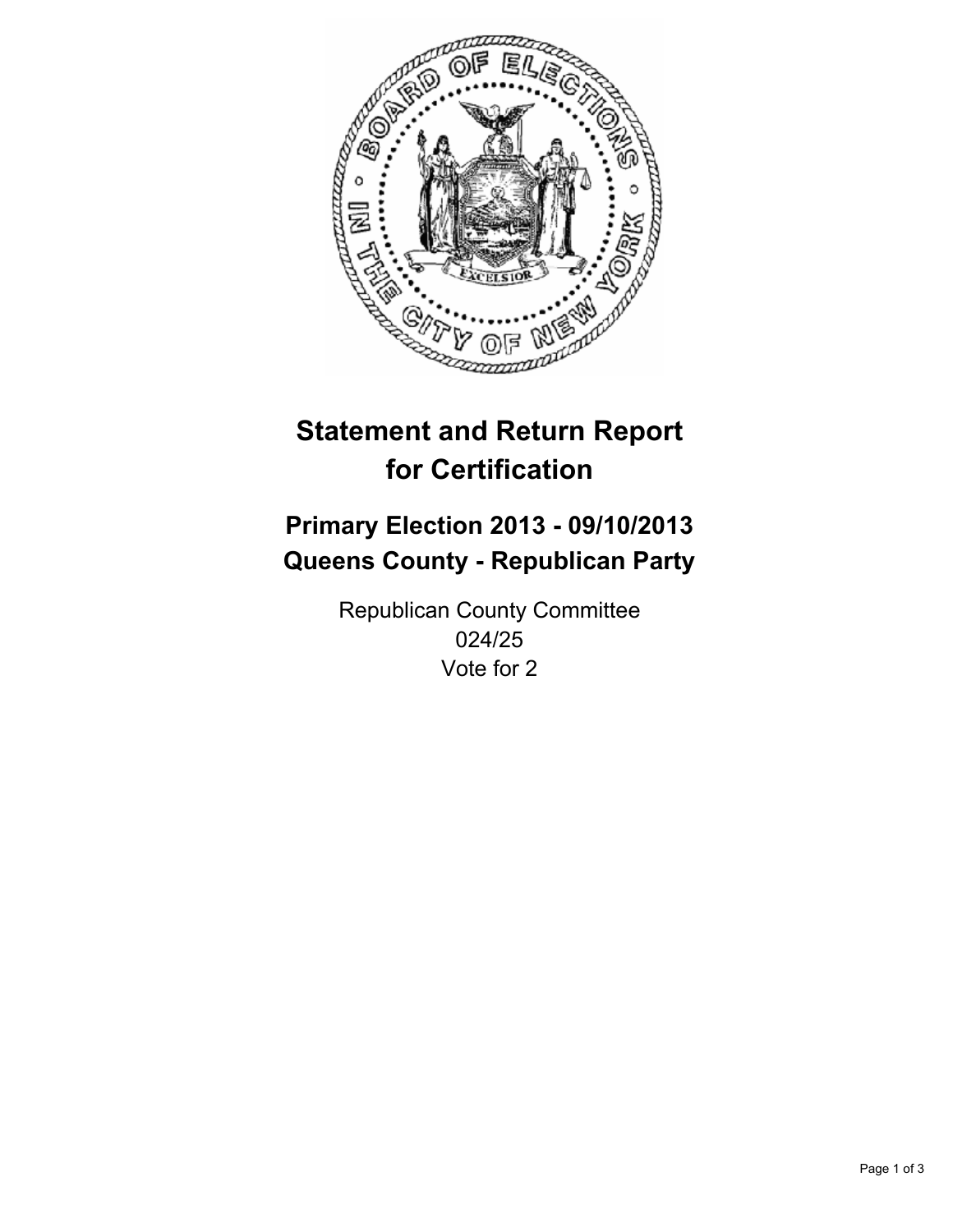

## **Assembly District 25**

| <b>EMERGENCY</b>      | 0        |
|-----------------------|----------|
| ABSENTEE/MILITARY     | 0        |
| <b>FEDERAL</b>        | 0        |
| SPECIAL PRESIDENTIAL  | $\Omega$ |
| AFFIDAVIT             | 0        |
| LING CHUNG            | 5        |
| <b>CRAIG K. TYSON</b> | 5        |
| ANGELO PETERS         | 3        |
| LAI CHING LAU         | 2        |
| <b>Total Votes</b>    | 15       |